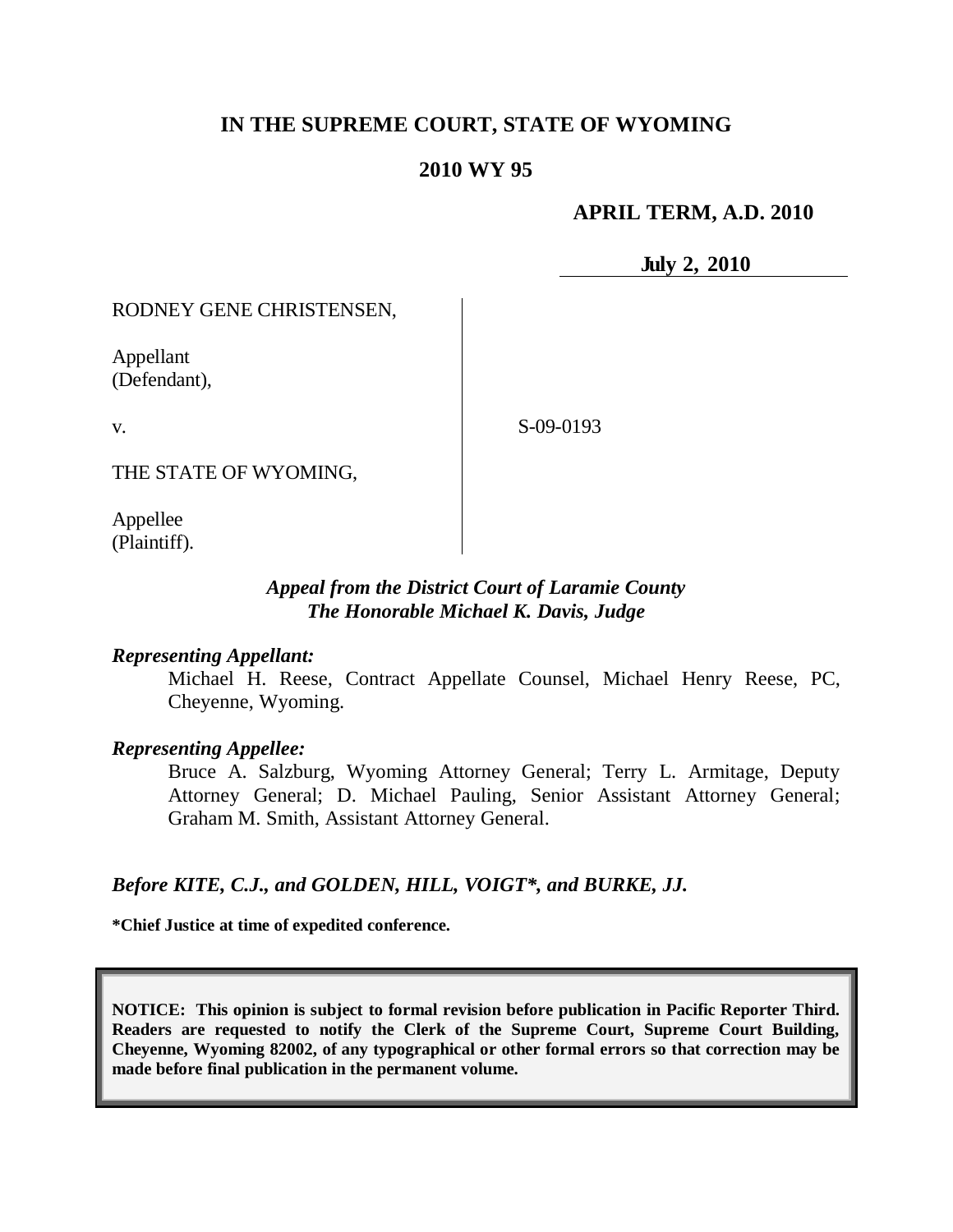## **VOIGT, Justice.**

 $\overline{a}$ 

[¶1] In this appeal, Rodney Gene Christensen (Christensen) claims that the State breached a plea agreement that would have allowed him to enter the Wyoming Substance Abuse Treatment & Recovery Centers (WySTAR) before being sentenced. Finding that Christensen failed to show plain error, we will affirm.

#### **ISSUE**

[¶2] Did plain error occur in the form of the State breaching its plea agreement with Christensen?

# **FACTS**

[¶3] On July 7, 2008, Christensen was charged with nine counts of burglary and seven counts of larceny. On July 24, 2008, he entered into a plea agreement with the State whereby he would plead guilty to four of the nine burglary counts and, in return, the State would dismiss the remaining counts. The State also agreed that Christensen could be released on his own recognizance to attend WySTAR, a substance abuse and recovery program, during the time between his plea hearing and sentencing hearing, if a bed became available at WySTAR. The plea agreement, which was set forth orally by defense counsel at the change-of-plea hearing, did not contain any specific sentencing recommendations.<sup>1</sup> The district court accepted the request that Christensen be allowed to enter WySTAR if and when a bed became available, but instructed Christensen"s attorney to "come back to court either by stipulation or a subsequent hearing" at that time in order to modify Christensen"s bond to allow him to enter WySTAR.

[¶4] Following the plea hearing, a bed apparently did become available at WySTAR. Christensen"s attorney contacted the prosecutor and requested that Christensen be released and allowed to enter WySTAR. The prosecutor refused the request. The record is not clear as to when a bed became available or when Christensen"s attorney contacted the prosecutor. The record does reflect, however, that Christensen never contacted the district court about the WySTAR opening prior to the sentencing hearing. The record also reflects that Christensen never entered WySTAR.

[¶5] Sentencing occurred on June 25, 2009. While arguing in favor of mitigation, defense counsel mentioned Christensen"s need for substance abuse treatment, and mentioned that Christensen was accepted into the WySTAR program "weeks, if not months, ago." Christensen's attorney also indicated that he contacted the prosecutor and

 $1$  There had been a written plea agreement, but its terms were changed just prior to the hearing, so the district court allowed Christensen's attorney to state the terms orally and submit a written copy at a later date. It does not appear from the record, however, that a written agreement was ever submitted.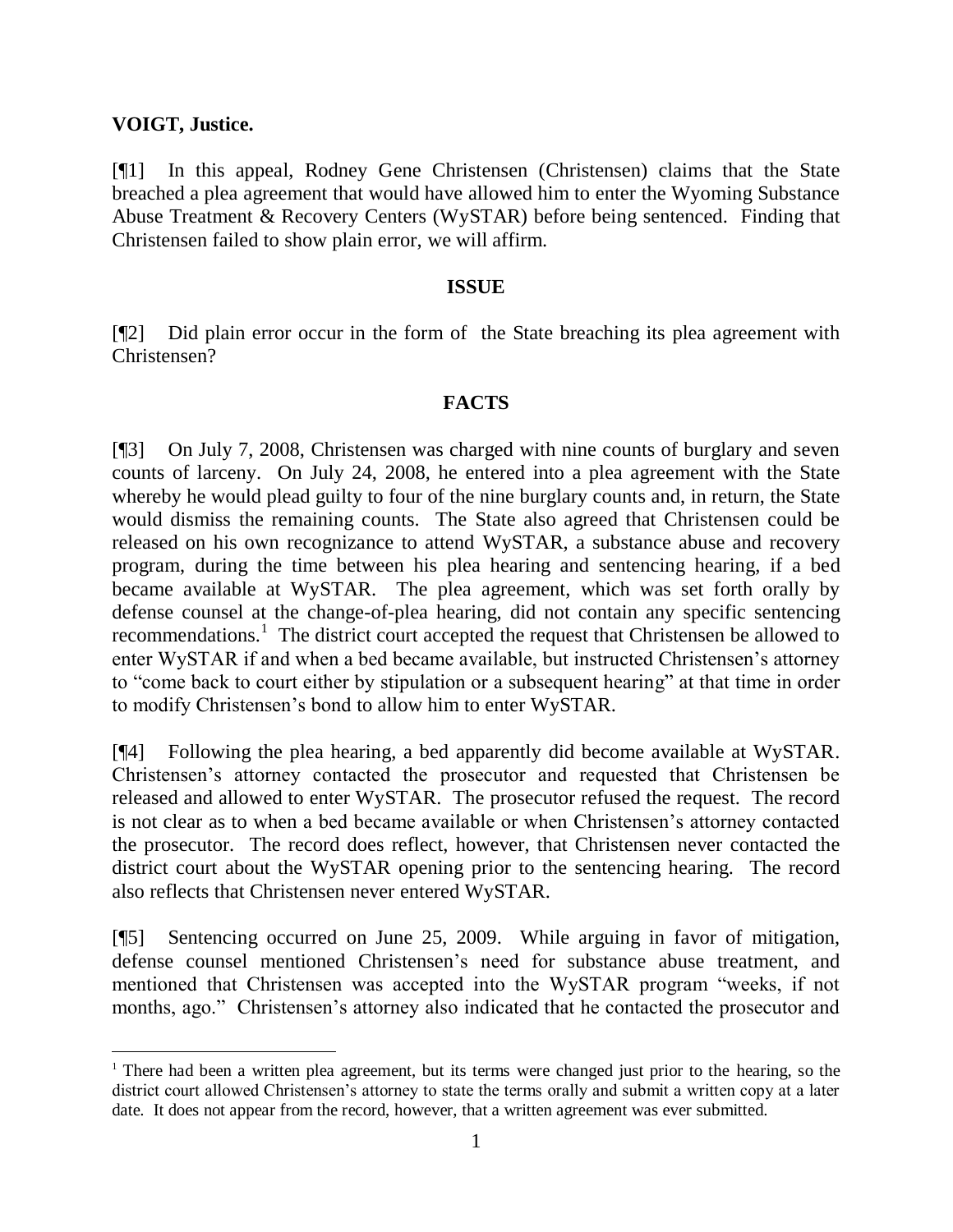requested that Christensen "be released to go to the treatment program, and [the prosecutor] said, no." No mention was made of a plea agreement, and there was no request to continue the sentencing hearing to allow Christensen to attend the program. The district court sentenced Christensen to "not less than six nor more than eight years confinement" on each of the four counts, to run concurrently. Christensen now appeals the written judgment and sentence claiming a breach of the plea agreement.

#### **STANDARD OF REVIEW**

[¶6] We generally review alleged breaches of plea agreements *de novo*. *E.g. Frederick v. State*, 2007 WY 27, ¶ 13, 151 P.3d 1136, 1141 (Wyo. 2007); *Spencer v. State*, 2005 WY 105, ¶ 12, 118 P.3d 978, 982-83 (Wyo. 2005). However, when a party fails to raise the issue of breach of a plea agreement with the district court, we review the alleged breach for plain error. *See Rutti v. State*, 2004 WY 133, ¶¶ 40-41, 100 P.3d 394, 410 (Wyo. 2004). We have repeatedly held that "[p]lain error exists when 1) the record is clear about the incident alleged as error; 2) there was a transgression of a clear and unequivocal rule of law; and 3) the party claiming the error was denied a substantial right which materially prejudiced him." *Id*. at ¶ 33, at 408 (quoting *Sandy v. State*, 870 P.2d 352, 358 (Wyo. 1994)). The appellant bears the burden of proving plain error. *Id*.

#### **DISCUSSION**

[¶7] Christensen argues that the State breached the plea agreement because the agreement was that "Christensen would be released on his own recognizance to immediately go and participate in the WySTAR program . . . when a bed becomes available," but when a bed did in fact become available, the prosecutor did not agree to release Christensen. Under plain error analysis, our first task is to determine whether the record is clear regarding the alleged error. *Rutti,* 2004 WY 133, ¶¶ 40-41, 100 P.3d at 410. Christensen claims the breach occurred during a conversation between defense counsel and the prosecutor wherein the prosecutor indicated that he would refuse to release Christensen so that he could enter WySTAR. As noted above, Christensen mentioned this conversation during the sentencing hearing, which the record reflects, and the State, in its brief, acknowledges that this conversation occurred. Consequently, we find that the record clearly reflects the alleged breach.

[¶8] The second prong of the plain error test requires us to determine whether "there was a transgression of a clear and unequivocal rule of law." *Id.* at ¶ 33, at 408 (quoting *Sandy*, 870 P.2d at 358). We have said the following relating to plea agreements:

> A plea agreement is a contract between the defendant and the State to which the general principles of contract law are applied. "When determining whether a breach of the plea agreement has occurred we: "(1) examine the nature of the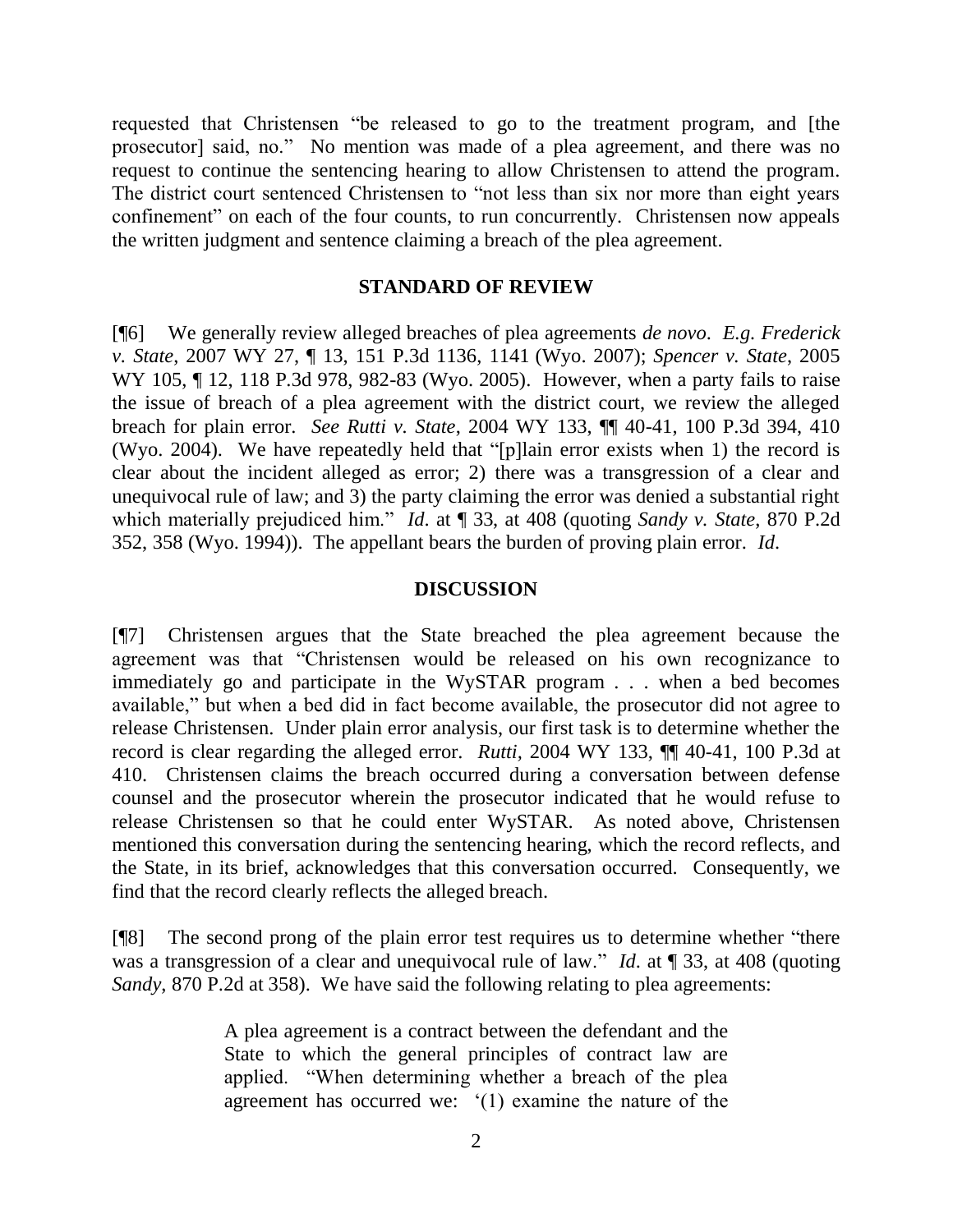promise; and (2) evaluate the promise in light of the defendant's reasonable understanding of the promise at the time the plea was entered."" *Ford v. State*, 2003 WY 65, ¶ 11, 69 P.3d 407, 410 (Wyo. 2003). The prosecutor "must explicitly stand by" the terms of any agreement; and if the State is unable to carry out the terms, the correct remedy is withdrawal of the plea. *Ford*, ¶ 18, 69 P.3d at 412. The State may not obtain the benefit of the agreement and at the same time avoid its obligations without violating either the principles of fairness or the principles of contract law. *Id.*

*Frederick*, 2007 WY 27, ¶ 13, 151 P.3d at 1141. Moreover, we have held that

. . . "as in contract," a party should not be released from its obligations under a plea agreement absent another party"s material or substantial breach of that agreement. A material or substantial breach is one that goes to the whole consideration of the agreement. Several factors are relevant to whether a breach is material or substantial, including the extent to which the non-breaching party will be deprived of the benefit it reasonably expected and the extent to which the breaching party"s conduct comports with the standards of good faith and fair dealing. *Schade v. State*, 2002 WY 133, ¶ 5, 53 P.3d 551, 554 (Wyo. 2002) (citing *Browning v. State*, 2001 WY 93, ¶ 32, 32 P.3d 1061, [1071] (Wyo. 2001)).

*Gibbs v. State*, 2008 WY 79, ¶¶ 10-11, 187 P.3d 862, 865-66 (Wyo. 2008).

[¶9] The following statements occurred at the change-of-plea hearing in relation to the terms of the plea agreement:

> [Defense Attorney]: Mr. Christensen has agreed to plead guilty to Counts I, III, IV, and VI for the burglary counts. In exchange the State has agreed to dismiss the remaining counts. There is no agreement regarding sentencing. There is an agreement that Mr. Christensen would be released on his own recognizance to immediately go and participate in the WySTAR treatment program in Sheridan, Wyoming, when a bed becomes available.

> Your Honor, he has been accepted into that program; however, they don't currently have a bed available for him. But the agreement is that he would go there. We would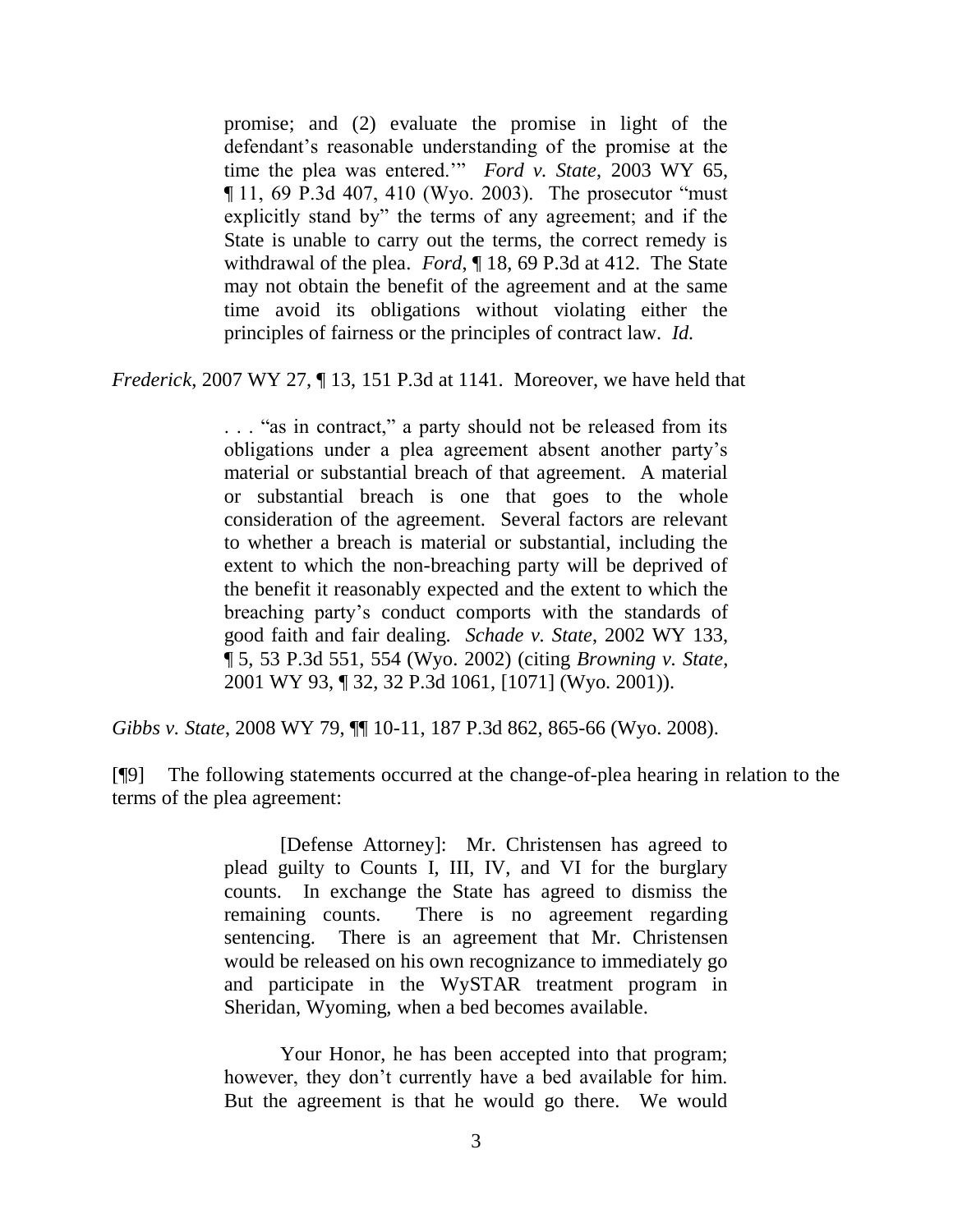waive speedy sentencing to allow him to go to that program and return to court after he completes that program for his sentencing. And that is our agreement. Obviously there is going to be restitution to pay.

THE COURT: All right. Thank you. [Prosecutor], anything to add?

[Prosecutor]: No, Your Honor.

After dealing with some other matters, the district court then asked if the parties arrived at a bond recommendation and the following colloquy occurred:

> [Defense Attorney]: We do, Your Honor. However, it is not ready to go into effect. We have an agreement for his bond to be reduced to release him on his own recognizance to participate in the WySTAR inpatient treatment program in Sheridan, Wyoming. They do not have a bed available for him yet, so I'm not sure if the Court wants us to draw up a stipulated order of release at the time a bed becomes available or how the Court wants.

> THE COURT: I believe probably you should come back to court either by stipulation or a subsequent hearing. We'll take that up at that time.

> [Defense Attorney]: Yes, Your Honor. I"ll stay in touch with the treatment program.

There is no evidence in the record, nor does Christensen claim that he ever followed up on this request with the district court prior to the sentencing hearing.

[¶10] At the beginning of the sentencing hearing, nearly a year after the change-of-plea hearing, the district court, the prosecutor, and Christensen's attorney discussed the plea agreement. The district court summarized the plea agreement as an agreement by the State to drop some of the charges against Christensen in return for his guilty plea to other charges. Both the prosecutor and Christensen"s attorney agreed to that characterization of the plea agreement and noted that both parties were standing by the agreement. The WySTAR part of the plea agreement was not discussed or even raised at that time. Not until the end of the hearing did defense counsel make the following statements:

> He understands this is not the way he wants to live his life, and that what he did to people is wrong. And he was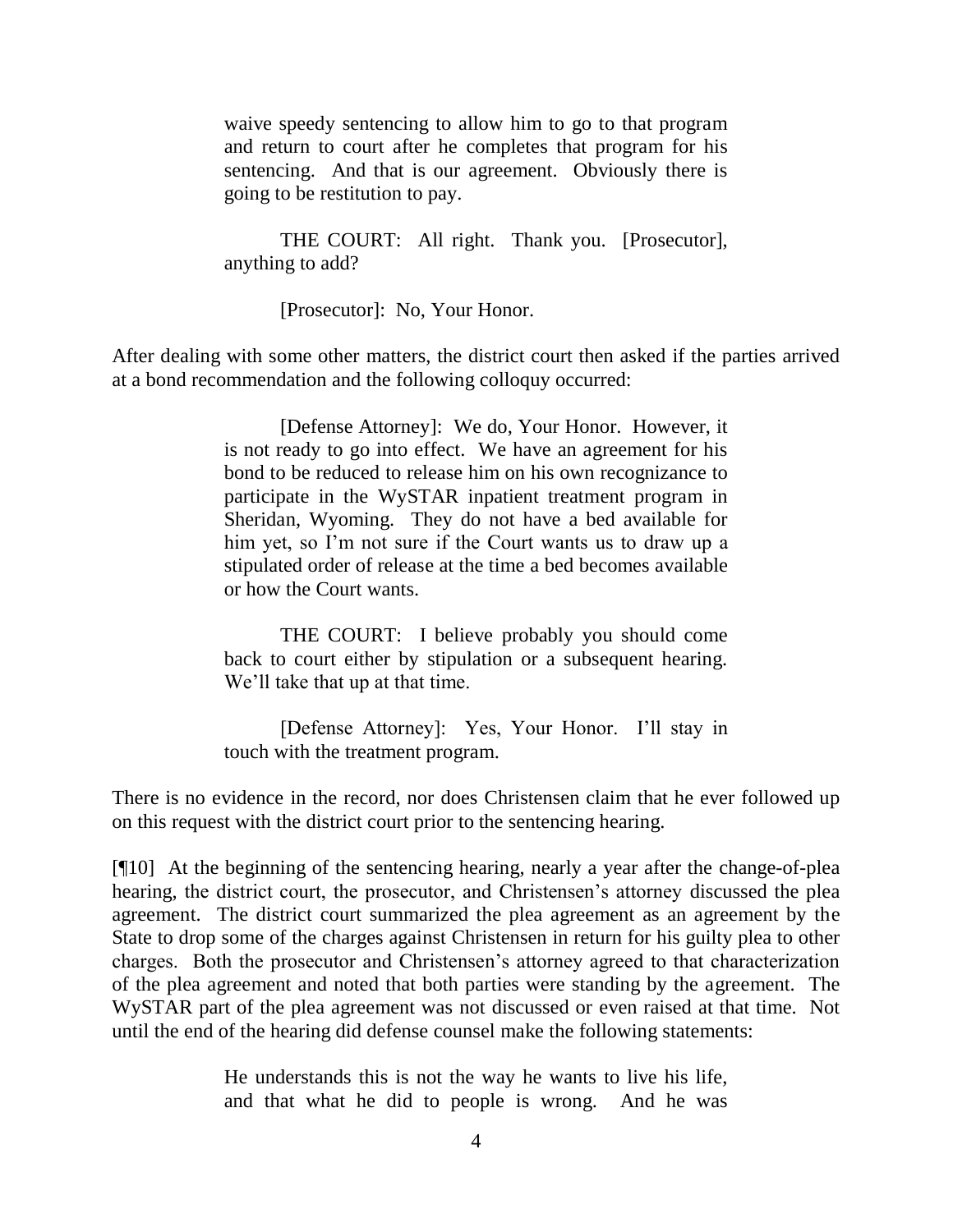accepted to the WYSTAR, one of the best programs we have in the state, the WYSTAR Rehabilitation Treatment program. He was accepted weeks, if not months, ago. They reviewed his application, they reviewed his letter. They're not going to take you unless they think you"re serious about getting treatment. They accepted him.

I advised [the prosecutor] of that, and asked if he could be released to go to the treatment program, and [the prosecutor] said, no. There"s a punishment element that the district attorney's looking at prior to a rehabilitation element. And that he can -- He hopes he gets treatment, wants him to get treatment. But said, no, I"m not going to release him to treatment, so he continued to sit in jail.

WYSTAR is still there. They know that he's going to court today. We've stayed in touch with the program. They say if today he's allowed to go to treatment, they'll have a bed for him. And so that is still available for Mr. Christensen.

[¶11] From the record before us, we cannot say that a clear and unequivocal rule of law was violated. Christensen points to the conversation with the prosecutor, wherein the prosecutor refused to release Christensen to allow him to enter WySTAR, as being a breach of the plea agreement. However, a review of the record, including the terms of the plea agreement and the actions of the parties, do not lead us to conclude that the conversation necessarily constituted a breach. First, although both parties agree that the prosecutor indicated to Christensen"s attorney that he would not release Christensen to allow him to enter WySTAR, the context and substance of that conversation are not reflected in the record. More importantly, the State did not object to or otherwise prevent Christensen from moving the district court to release Christensen to WySTAR, as appears to have been the court"s expectation when it said at sentencing that "you should come back to court." A release order would have had to come from the district court, not from the State. Finally, Christensen never directly raised before the district court the treatment issue as being a breach of the plea agreement. In fact, defense counsel stated at the beginning of the sentencing hearing that both parties were currently standing by the terms of the plea agreement. Both parties were apparently treating the plea agreement as if it had not been breached and as if both parties were complying with their respective obligations. Under these facts, we just cannot say that there was a violation of a clear and unequivocal rule of law.